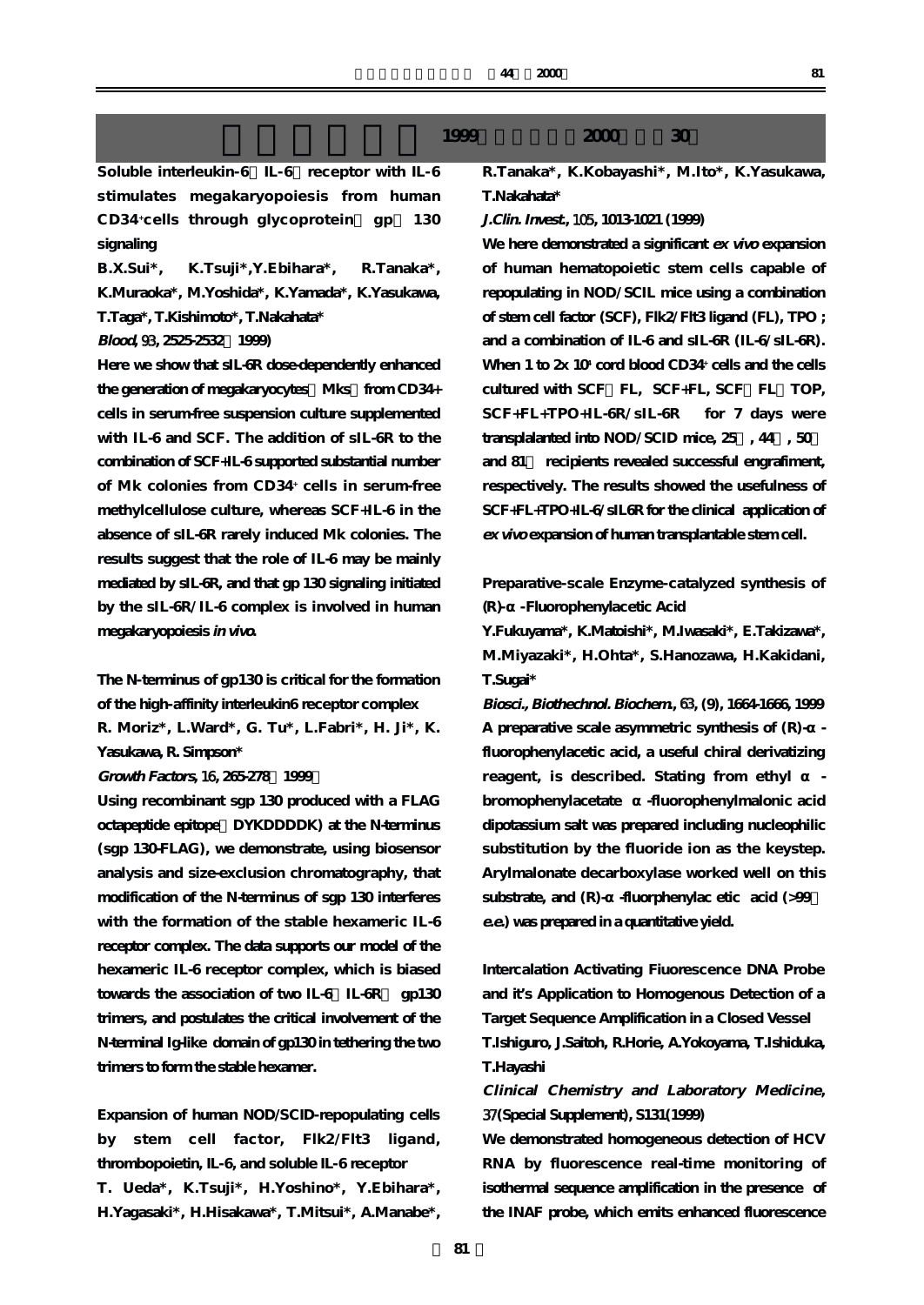**upon binding to complementary target sequence. The RNA segment was amplified on the basis of cooperative two-enzyme feed-back reaction of in vitro transcription by SP6 RNA polymerase and the conversion of the product, RNA, by AMV RTase into the promoter bearing double stranded DNA. The harmonized reaction brought to 109 -fold amplification of starting** RNA, 10<sup>3</sup> copies, in 2-hour incubation at 50  $\,$  . After one**hour incubation, the fluorescence intensity in the readiuntube dramatically increased with the progress of the reaction. It was also found that the increase of the fluorescence depended on starting copies of RNA ranged from 102 to 106 copies and the target RNA in a sample could be quantifed on the basis of the fluorescence profile obtained.**



**Homogenous Detection of HCV RNA Multi-Fluorescence Real-time Monitoring of Isothermal Sequence Amplification with INAF DNA probes. J.Saitoh, T.Taya, R.Horie, T.Hayashi, T.Ishiguro**

### **Clinical Chemistry,** 45**(11), 2052(1999)**

**We demonstrated homogenous simultaneous detection of multi target, HCV RNA and internal standard, in one tubo, by two-color fluorescence real-time monitoring of isothermal sequence amplification in the presence of INAF probes, oxazol yellw(YO)-linked and ethidium bromide(EtBr)-linked probes. In blue excitation (488nm), YO-linked probe showed enhanced green fluorescence while EtBr-linked one brought red fluorescence, upon binding to complementary target sequences for each. The present isothermal amplification of the RNA segment was performed at** 50 on the basis of the cooperative two-enzyme feed**back reaction(TRC reaction) and fluorescence intensity(515, 600nm)was monitored in the course of the reaction. The time required for the fluorescence enhancement reach up to the cut off value depended on starting copies of RNA, HCV RNA and internal standard. The real-time monitoring by multi color INAF probes could be a powerful strategy to minimize the risk of incorrect diagnosis bue to false-negative results.**

**Homogenous detection of a target nucleic acid sequence by combination of the intercalation activating fluorescence DNA probe and the isothermal sequence amplification.**

**T.Taya, J.Saitoh, T.Ishiduka, K.Matsubayashi, T.Ishiguro**

**Nucleic Acids Symposium Series,** 42**, 51-52(1999)**

**We had developed a new type of fluorescent DNA probe, INAF probe, which can emit enhanced fluorescence by binding to a complementary target sequence. On the while, we developed the isothermal nucleic acid amplification method, TRC(transcriptionreverse transcription concerted) amplification reaction, which amplify only the RNA fragments trimmed by scissors probe. This reaction is based on cooperative two-enzyme feed-back reaction of in vitro transcription by SP6 RNA polymerase and the conversion of the product, RNA, by AMV RTase into the promoter bearing double stranded DNA. In this work, we demonstrated novel homogeneous real-time fluorescence of the production of RNA fragmenes by combination of the scissors probe to cleave target RNA, the TRC amplification reaction, and the INAF probe to detect amplified RNA fragment. The method**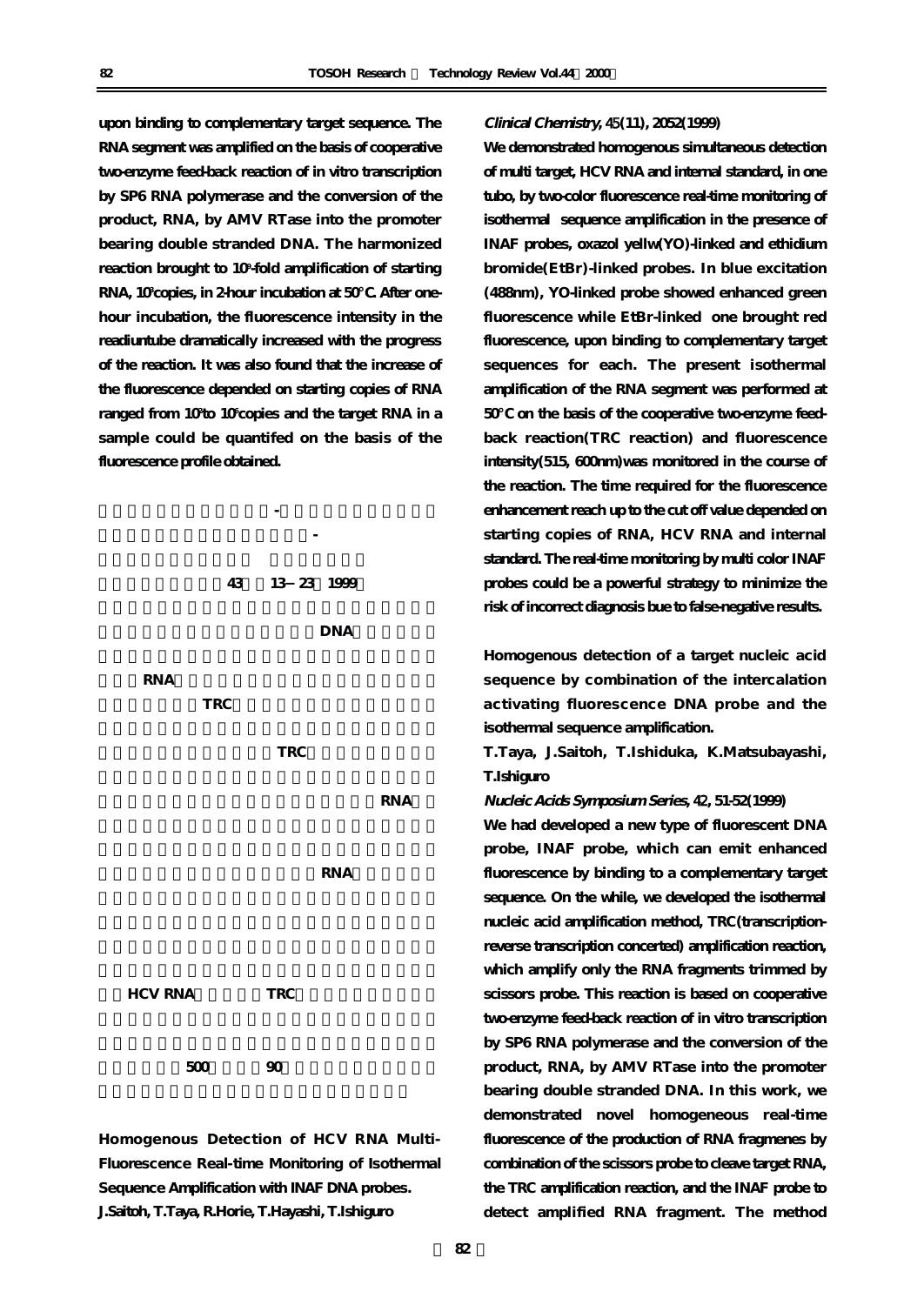**demonstrated was highly sensitive for detection of HCV RNA in clinical sample.**

**PCR-coupled Activating of Intercalating Dyes T.Ishiguro**

**In: Kessler C. (ed) Noradioactive Analysis of Biomolecules, second ed. Springer-Verlag, Berlin/Heidelberg, pp631-639(2000)**

**We have developed a homogeneous quantitative assay of DNA/RNA named IM-PCR, or intercalator monitoring-PCR, by performing PCR in the presence of a fluorescent DNA intercalative dye, and monitoring the fluorescence intensity of the PCR reaction mixture in the course of PCR cycles. The present method gave quantification of a starting copy number of a target DNA/RNA in a specimen in clinically useful dynamic range with excellent reproducibility.**

Palladium/P(*t*-Bu)<sub>3</sub>-catalyzed synthesis of aryl*t***butyl ethers and application to the first synthesis of 4-chlorobenzofuran M.Watanabe, M.Nishiyama, Y.Koie Tetrahedron Letters,** 40 **8837-8840(1999) P(t-Bu)3** 

**イドとt-ブトキシナトリウムとから、アリールt-ブ** t<sub>-</sub> て<sub>に</sub>は「このt-ブール類の製法」ということがある。<br>ブラックスのお子ども、このt-ブラックスのお子ども、このt-ブラックスの製法として有限である。このt-ブラックスの基本として有限である。このt-ブラックスのは、 **類とアリールハライドからN-アリールアゾールを合**

# **ヒレ** エイクスプレイの素子  $\overline{\text{TCTA}}$

**Synthesis of novel (bis)(diarylamino)thiophenes via palladium-catalysed reaction of(di) bromothiophenes with diarylamines M.Watanabe, T.Yamamoto, M.Nishiyama Chemical Communications, 133-134(2000) P(t-Bu)3** 

**であり、有機ELディスプレイ等における発光及び電**

**A New Palladium-Catalyzed Intramolecular Cyclization: Synthesis of 1-Aminoindole Derivatives and Functionalization of their Carbocyclic Rings M.Watanabe, T.Yamamoto, M.Nishiyama Angewandte Chemie International Edition,** 39**, 2501- 2504(2000)**

**P(t-Bu)3** 

**Palladium/P(***t***-Bu)**<sub>3</sub>-catalyzed synthesis of *N*-aryl **azoles and application to the synthesis of 4,4',4"-tris(N-azolyl)triphenylamines M.Watanabe, M.Nishiyama, T.Yamamoto, Y.Koie Tetrahedron Letters,** 41**, 481-483(2000) P(t-Bu)3**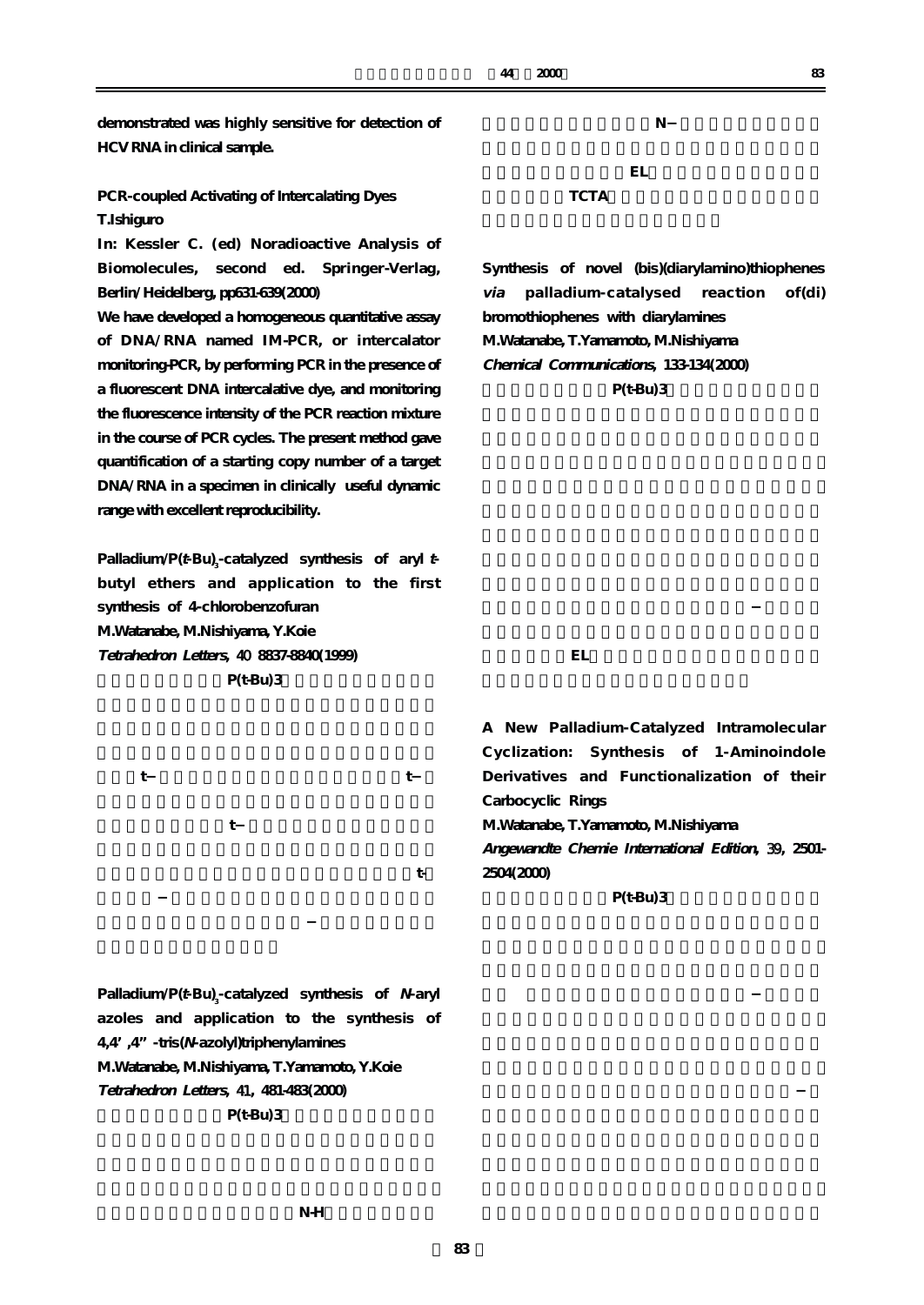$\mathbf{Et}(\mathbf{Ind})$   $_{\mathbf{z}}\mathbf{HfCl}_{\mathbf{z}}$ 

 $\mathbf{Me}_2$ **PhNH**  $\mathbf{Al}(C_gF_g)$ 

には、それに<sub>る</sub>が、<br>トレンスの熱安定性に依存している。<br>トレンスの熱安定性に依存している。  $\text{PhNH} \quad \text{B(C}_\text{e}^\text{F}{}_\text{s}$ 

**ならびにメチルアル**

HfCl<sub>2</sub> ZrCl<sub>4</sub>

**による**<br>レースト

**Homo- and copolymerization of ethylene at high temperature with cationic zirconocene catalysts A.Yano, M.Sone, S.Hasegawa, A.Akimoto Macromol . Chem. Phys.** 200**, 917-923(1999)**

 $\mathbf{Et}(\mathbf{Ind})\text{ }_{2}\mathbf{Zr}\mathbf{Cl}_{2}\text{/}\mathbf{Me}_{2}\mathbf{PhNH}$ 

150

**Alを触媒としエチレン/1-ヘキサン共**

**Novel zirconocene catalysts for the production of high molecular weight LLDPE in hightemperature polymerization A.Yano, M.Sone, S.Hasegawa, M.Sato, A.Akimoto Macromol. Chem. Phys.,** 200**, 933(1999)**

 $\text{Ph}_2\text{C}(\text{Cp})$  (Flu)ZrCl<sub>2</sub>  $Me_{_2}$ PhNH  $Be_{_6}$ F<sub>5</sub>)<sub>4</sub>/i-Bu<sub>3</sub> **Al用いる事により、高温重**

**いビニリデン末端の生成が確認された。これは、1-ヘ**

**Homo- and copolymerization of ethylene by cationic hafnocene catalysts based on tetrakis(pentafluorophenyl)borate A.Yano, M.Sone, S.Hasegawa, A.Akimoto Macromol. Chem. Phys.,** 200**, 924-932(1999)**

**Influence of activators on ethylene polymerization with diphenylmethylidene (cyclopentadienyl)(fluorenyl)zirconium dichloride catalysts at high temperature A.Yano, S.Hasegawa, S.Yamada, A.Akimoto J. Molec. Catal. A, Chem.,** 148**, 77(1999)**

 $PH_2C(Cp)$  (Flu)ZrCl<sub>2</sub>

 $\mathsf{Ph}_{2}\mathsf{C}\left(\mathsf{Cp}\right)$  (Flu) ZrCl<sub>2</sub> **と組み合わせエチ**

 $\mathbf{B}(\mathbf{C}_{\epsilon})$  $\mathrm{F_{3^{\prime}}}$ 

**( 84 )**

**ということになる** 

**Alを用いた触媒系が、共重**

 $\text{B(C}_6\text{F}_5\text{A}^\prime\text{i-Bu}_5$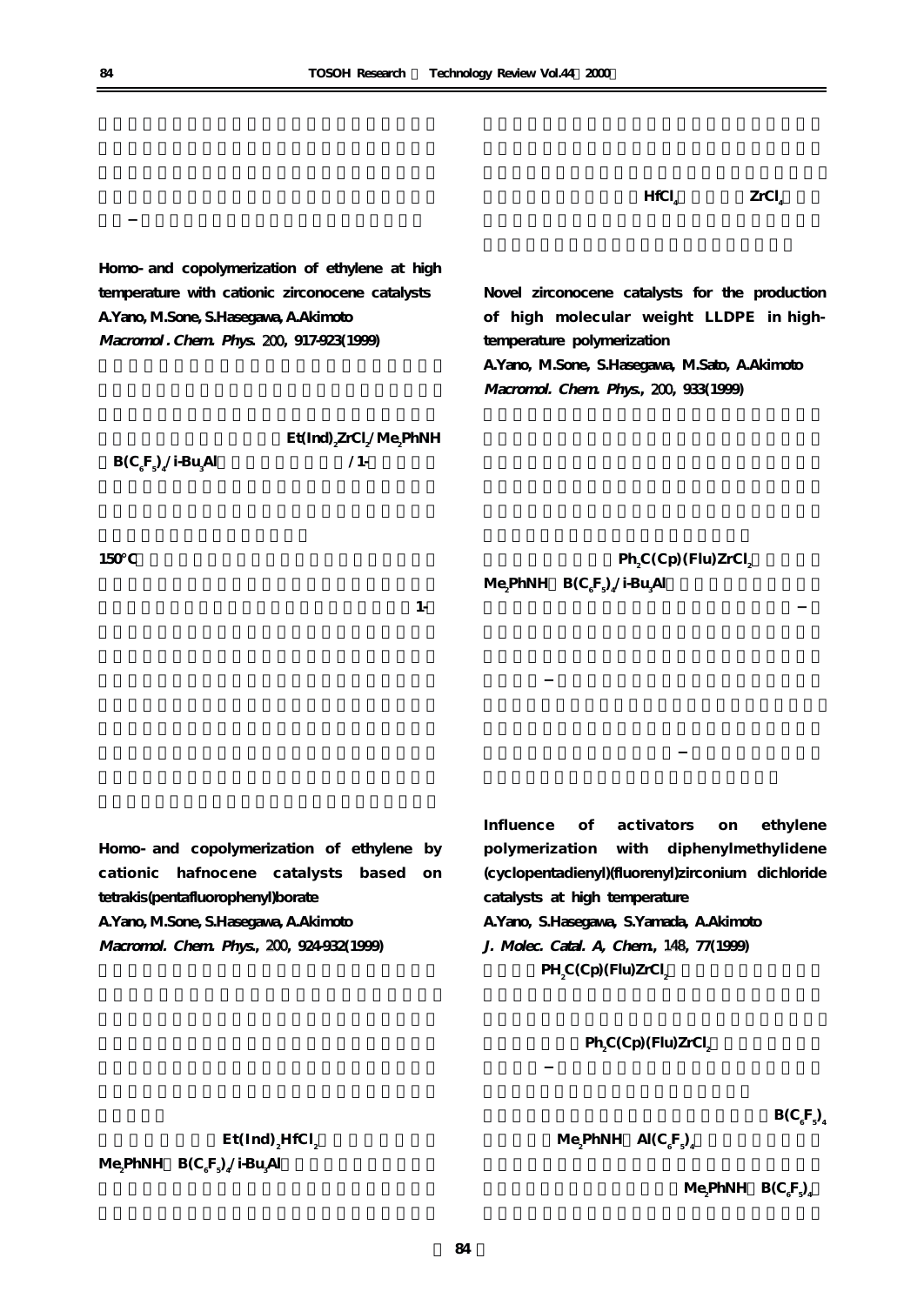| Me <sub>2</sub> PhNH Al(C <sub>e</sub> F <sub>2</sub> ) <sub>4</sub> |                                                                                    |
|----------------------------------------------------------------------|------------------------------------------------------------------------------------|
| 150                                                                  |                                                                                    |
|                                                                      |                                                                                    |
| 100                                                                  | $\mathbf{C}\mathbf{s}$                                                             |
|                                                                      | C <sub>1</sub>                                                                     |
|                                                                      |                                                                                    |
| Propylene polymerization with dimethylsilybis(3-                     | polymerization with<br>Propylene<br>$Ph, C(3-$                                     |
| methylcyclopentadienyl)MCI <sub>2</sub> [M=Ti, Zr, Hf] in            | $RCD$ )(Flu)ZrCl <sub>2</sub> [R=Me, i-Pr, PhCH <sub>2</sub> , Me <sub>3</sub> Si] |
| combination with methlylaluminoxane                                  | catalysts activated MAO and Me <sub>2</sub> PhNH                                   |
| A. Yano, S. Yamada, A. Akimoto                                       | $B(C6F5)$ <sub>4</sub> /i-Bu <sub>3</sub> Al                                       |
| Macromol. Chem. Phys., 200, 1356(1999)                               | A.Yano, T.Kaneko, M.Sato, A.Akimoto                                                |
| Zr                                                                   | Macromol. Chem. Phys., 200, 2127(1999)                                             |
| Hf<br>Ti                                                             | Ph <sub>2</sub> C(R-Cp)(Flu)ZrCl <sub>2</sub>                                      |
|                                                                      | ${\bf R}$                                                                          |
|                                                                      |                                                                                    |
|                                                                      |                                                                                    |
| Ti, Zr, Hf                                                           |                                                                                    |
|                                                                      |                                                                                    |
| Ti                                                                   |                                                                                    |
|                                                                      | <b>MAO</b>                                                                         |
| Zr, Hf<br>Ti                                                         | Me <sub>si</sub> Si                                                                |
|                                                                      | Me <sub>2</sub> PhNH $B(C6F2)$ <sub>4</sub> /i-Bu <sub>4</sub> Al                  |
|                                                                      |                                                                                    |
| Ti                                                                   |                                                                                    |
|                                                                      |                                                                                    |
|                                                                      | $\mathbf C$<br>PhCH <sub>2</sub>                                                   |
| Ethylene/1-hexene copolymerization with                              |                                                                                    |
| Ph <sub>2</sub> C(Cp)(Flu)ZrCl <sub>2</sub> derivatives: correlation |                                                                                    |
| between ligand structure and copolymerization                        |                                                                                    |
| behavior at high temperature                                         | Effect of ligand structures on high temperature                                    |
| A.Yano, S.Hasegawa, T.Kaneko, M.Sone, M.Sato,                        | homo- and copolymerization of ethylene by                                          |
| A. Akimoto                                                           | cationic hafnocene catalysts based<br>on                                           |
| Macromol. Chem. Phys., 200, 1542(1999)                               | tetrakis(pentafluorophenyl)borate                                                  |
| $PhsC(Cp)$ (Flu) $ZrCls$                                             | A.Yano, M.Sone, S.Yamada, S.Hasegawa, M.Sato,                                      |
|                                                                      | A. Akimoto                                                                         |
|                                                                      | J. Molec. Catal. A. Chem. 156, 133(2000)                                           |
| $PhsC(Cp)$ (Flu) $ZrCls$                                             | Me <sub>2</sub> PhNH $B(C_6F_7)'$ <i>i</i> -Bu <sub>3</sub> Al                     |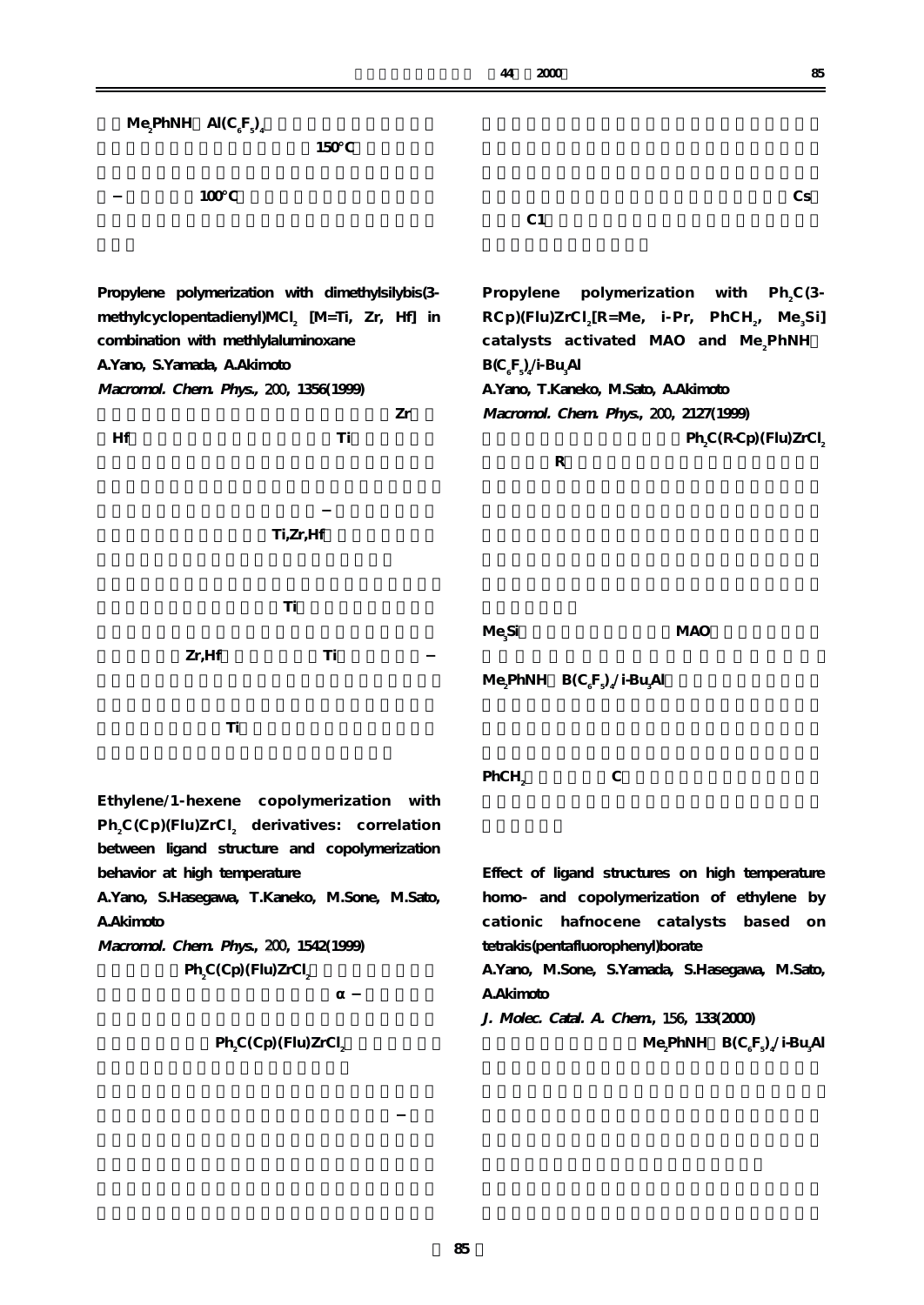i-Bu<sub>Al</sub> **Alを選択した場合に高い活性を示した。**

**the substitution is set of**  $\mathbf{R}_{\rm s}$ 

**Optical and Acoustic Investigation of Binary Blends of Polypropylene with Ethylene- -Olefin Copolymer.**

**Al)の選択が重要**

**M.Yamaguchi, K.Nitta\***

**Polym. Eng. Sci.,** 39**, 833(1999)**

**The effects of morphology on mechanism of plastic deformation are investigated for binary blends of isotactic polypropylene and rubbery ethylene-1 hexene copolymers. In this work, plastic deformation develped during elongation is investigated by measuring light transmittance, electron microscopy, and ultrasonic propagation in the temperure region between 298 K and 353 K. It is found that the compatible blends hardly show stress-whitening at any temperature, whereas the incompatible blends show distinct stress-whitening below 333 K. Furthermore, microscopic defects such as microvoids and crystalline defects are found to be precursors for crazing which are origin of the stress-whitening.**

**Characterization of Stress-Strain Behavior for Binary Blends of Isotactic Polypropylene with Ethylene- -Olefin Copolymer.**

**M.Yamaguchi, K.Nitta\*, A.Tanaka\*, M.Kitamura\* J. Polym. Sci., Polym. Phys. Ed.,** 37**, 1513(1999) The charactrization of the mechanical nonlinear behavior of isotactic polypropylene/ethylene-1 hexene copolymer blends with various kinds of morphology was carried out using a nonlinear constitutive equation in which the plastic deformation and the anharmonicity of intermolecular potential are taken into account. It was found that the magnitude of the plastic**

**deformation for the compatible blends is smaller than those for the incompatible blends. Furthermore, Gruneisen constant which represents the anharmonicity is determined by the Young's modulus and independent of the morphology.**

**Influence of Stereoregularity of Polypropylene on Miscibility with Ethylene-1-hexene Copolymer M.Yamaguchi, H.Miyata**

**Macromolecules,** 32**, 5911(1999)**

**The influence of stereoregularity of polypropylene on the miscibility with the ethylene-1-hexene copolymer (EHR) whose 1-hexene content is 57 mol% was studied by means of viscoelastic measurements, electron microscopic observation, and so on. In this study, two types of polypropylenes were used; one is an isotactic polypropylene (iPP) and the other is a syndiotactic polypropylene (sPP). The sPP is immiscible with the EHR in both molten and solid states, whereas the iPP is miscible with the EHR in the amorphous region. The difference in the miscibility with the EHR between sPP and iPP depends on the chain stiffness.**

**LLDPE/LDPE Blends Part-1:Rheological, Thermal, and Mechanical Properties.** 

**M.Yamaguchi, S.Abe**

**J. Appl. Polym. Sci.,** 74**, 3153(1999)**

**Structure and mechanical properties were studied for the binary blends of a linear low density polyethylene (LLDPE; ethylene-1-hexene copolymer; density=900 kg m-3) with narrow short chain branching distribution and a low density polyethylene (LDPE) which is characterized by the long chain branches. It was found by the rheological measurements that the LLDPE and the LDPE are miscible in the molten state. The steadystate rheological properties of the blends can be predicted using oscillatory shear moduli. Furthermore, the LDPE whose crystallization temperature is higher than that of the LLDPE is found to act as a nucleating agent for the crystallization of the LLDPE. Consequetly, the melting temperature, degree of crystallinity, and hardness of the blend increase rapidly with**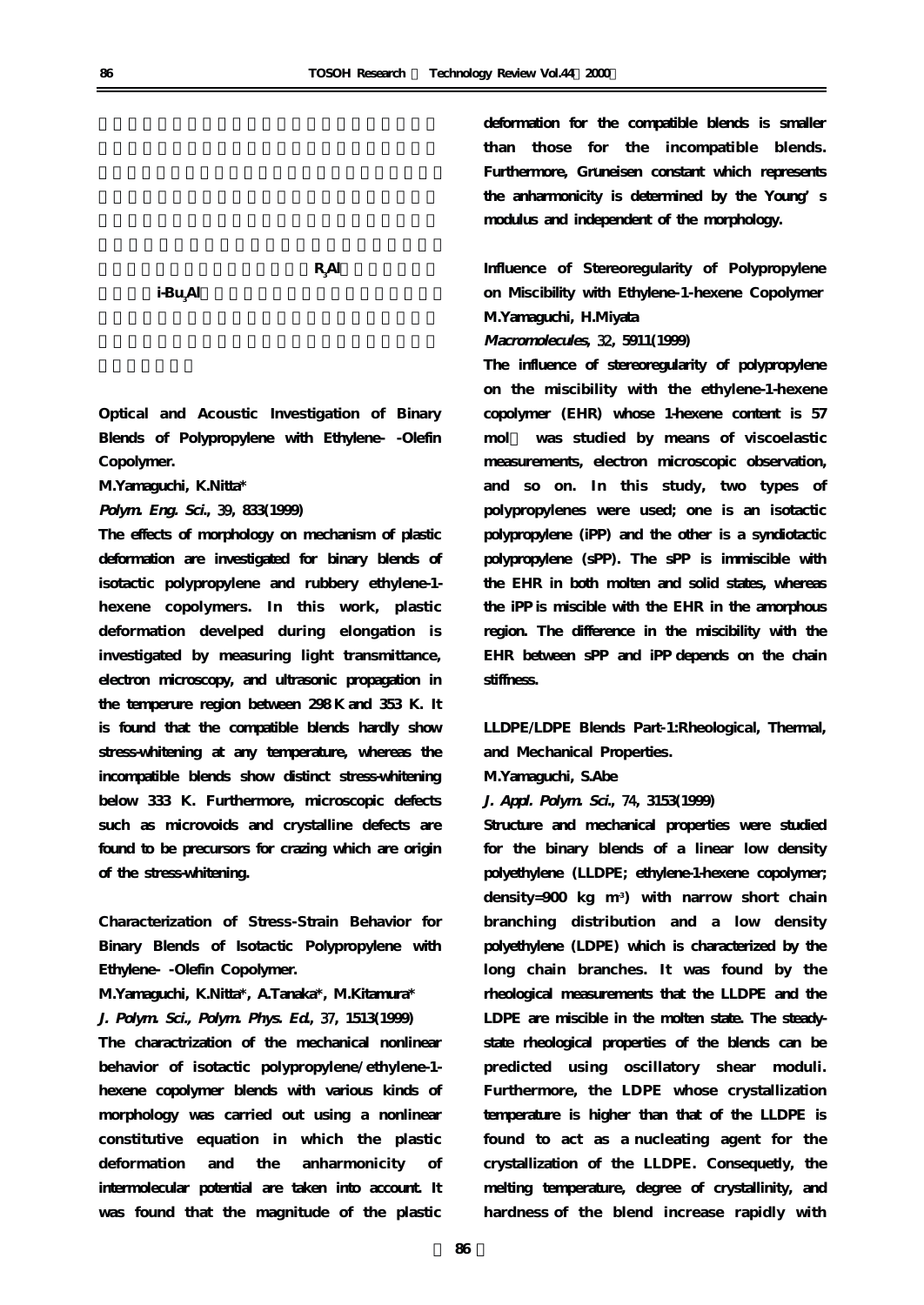**increasing in the LDPE content in the blend, even though the amount of the LDPE in the blend is small.**

**LLDPE/LDPE Blends Part-2:Viscoelastic Properties in Solid State.**

**M.Yamaguchi, S.Abe**

**J. Appl. Polym. Sci.,** 74**, 3160(1999)**

**The effect of a small addition of a low density polyethylene (LDPE) into a linear low density polyethylene (LLDPE; ethylene-1-hexene copolymer; density=900 kg m-3) on the linear and nonlinear viscoelastic properties in the solid state were studied. It was found that the addition of the LDPE leads to well-organized crystalline structure. Consequently, the location of relaxation process is shifted to higher temperature or longer time. Furthermore, the mechanical nonlinearity of the blend is found to be more prominent that of the pure LLDPE.**

**Enhancement of Elongational Viscosity for Binary Blends of Linear Polymer and Crosslinked Polymer**

**M.Yamaguchi, H.Miyata**

**Polym. J.,** 32**, 164(2000)**

**Shear and elongational flow properties have been studied for the binary blends of a linear, polymer such as isotactic polypropylene (PP) and polystyrene (PS), and gel fraction of a crosslinked terpolymer composed of ethylene, 1-hexene, and ethylidene norbornene (gEHDM). It was found that the PP/gEHDM (97/3) blend exhibits marked strain hardening in the elongational viscosity, although the shear viscosity is almost the same as that of the pure PP. On the other hand, the PS/gEHDM (97/3) blend shows no strain hardening in the elongational viscosity.**

# **表面科学,21,226(2000)**

**Effect of interfacial tensionn on structure and mechanical properties for immiscible polymer blends in the molten state has been studied. Following a rheological constitutive equation** **proposed by Palierne, interfacial tension is estimated by the viscoelastic properties. In this paper, interfacial tension for various kinds of polyolefin pairs is summarized. The interfacial tension is responsible for the phase separated structure of immiscible polymer blends. The size of the dispersed phase decreases with decreasing the interfacial tension. Moreover, adding the compatibilizer, which is a block or graft copolymer of an immiscible polymer pair, also has a significant influence on the structure of the blend. Locating between the different phases, the compatibilizer prevents disperse particles from coalescing together during the mixing process. As a result, the size of particles decreases.**

**pp105-112.**



51 (10) 33 41 1999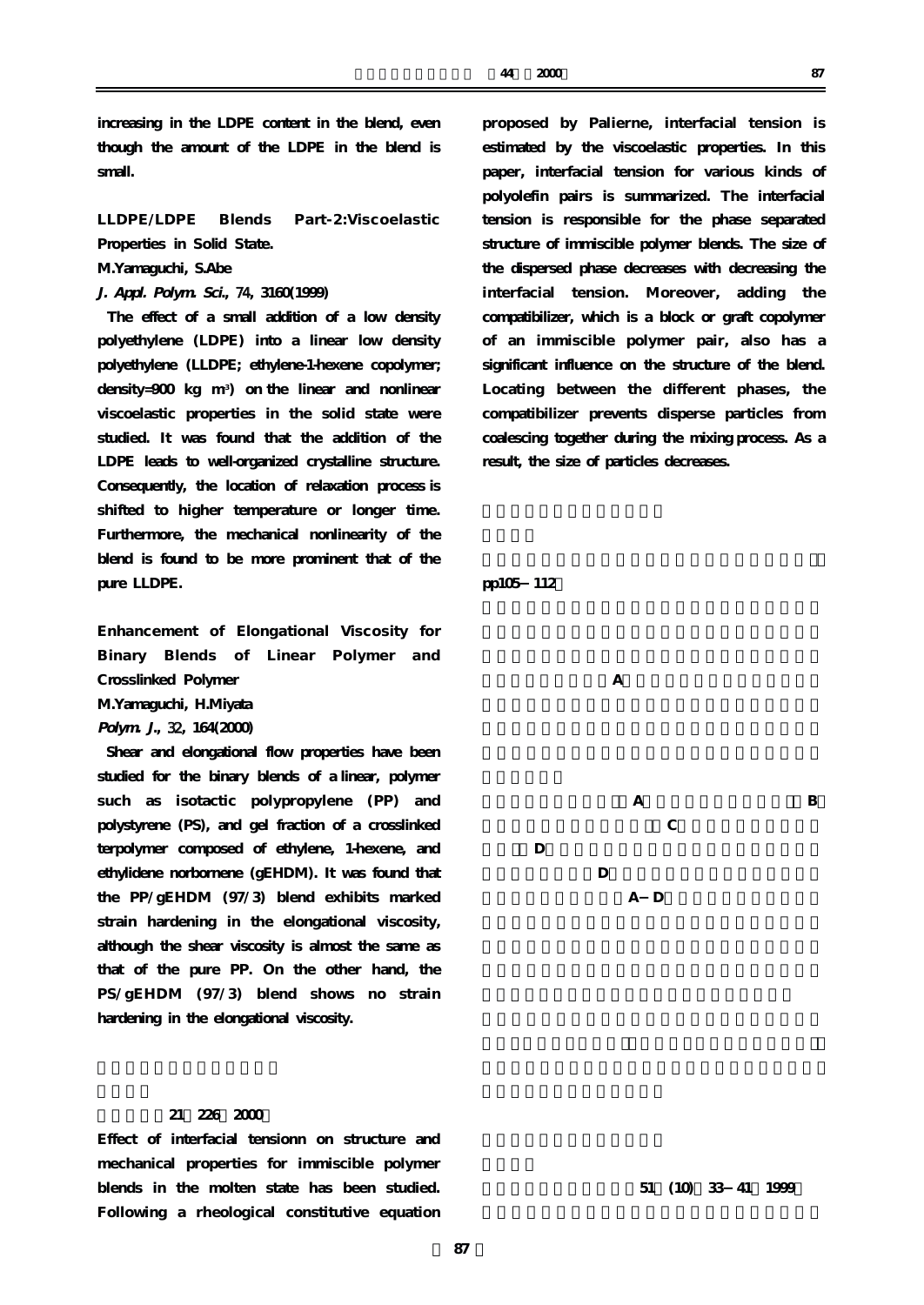|                   | <b>GREP</b>                                                |
|-------------------|------------------------------------------------------------|
| $\mathbf{A}$      | $\mathbf{E} \mathbf{G}$                                    |
|                   |                                                            |
| 121K HIPS PP      | $\mathsf{Al}\xspace$                                       |
| ${\bf PP}$        | vol. 16 ), 104109 1999<br>$\mathbf{Al}$                    |
|                   | Si Al<br>5-10                                              |
| 821PE 856R        | <b>XRD</b><br>3c                                           |
| $856R$            | <sup>29</sup> Si MAS NMR<br>$\mathrm{Si}$<br>$\mathbf{A}$  |
|                   | $\mathbf{Al}$                                              |
|                   | $\mathbf{Al}$<br>$\mathbf{Al}$                             |
|                   | ring Al                                                    |
| ${\tt GREF}$      | Loewenstein                                                |
|                   | $18\,$<br>1999<br>21                                       |
| GREP              |                                                            |
| 29 ( ) 48 56 2000 | $\epsilon\epsilon$<br>$, \,$<br>science                    |
|                   | Study of Zeolite Molecular Sieves for                      |
|                   | Production of Oxygen by Using Pressure Swing<br>Adsorption |
|                   | S.Yoshida, N.Ogawa, K.Kamioka, S.Hirano, and<br>T.Mori     |
|                   |                                                            |

**Adsorption,** 5**, 57-61(1999)**

**Adsorption of nitrogen on Li or Ca exchanged Faujasite at various Si/Al mole ratios (1.00, 1.23,** and 1.69) and exchange levels (0 to nearly 100 **has been measured at 298K. Nitrogen capacities were compared with the positions of Li and Ca. It** has been demonstrated that Li at site  $\mathbb{I}$  and Ca at **site** 2 **adsorb nitrogen, and nitorogen capacities**

**当社は(株)鈴裕化学と共同で、膨張性黒鉛(EG)**

GREP SB

**GREP** 

EG+ **GREP** RP) EG+

GREP AP) EG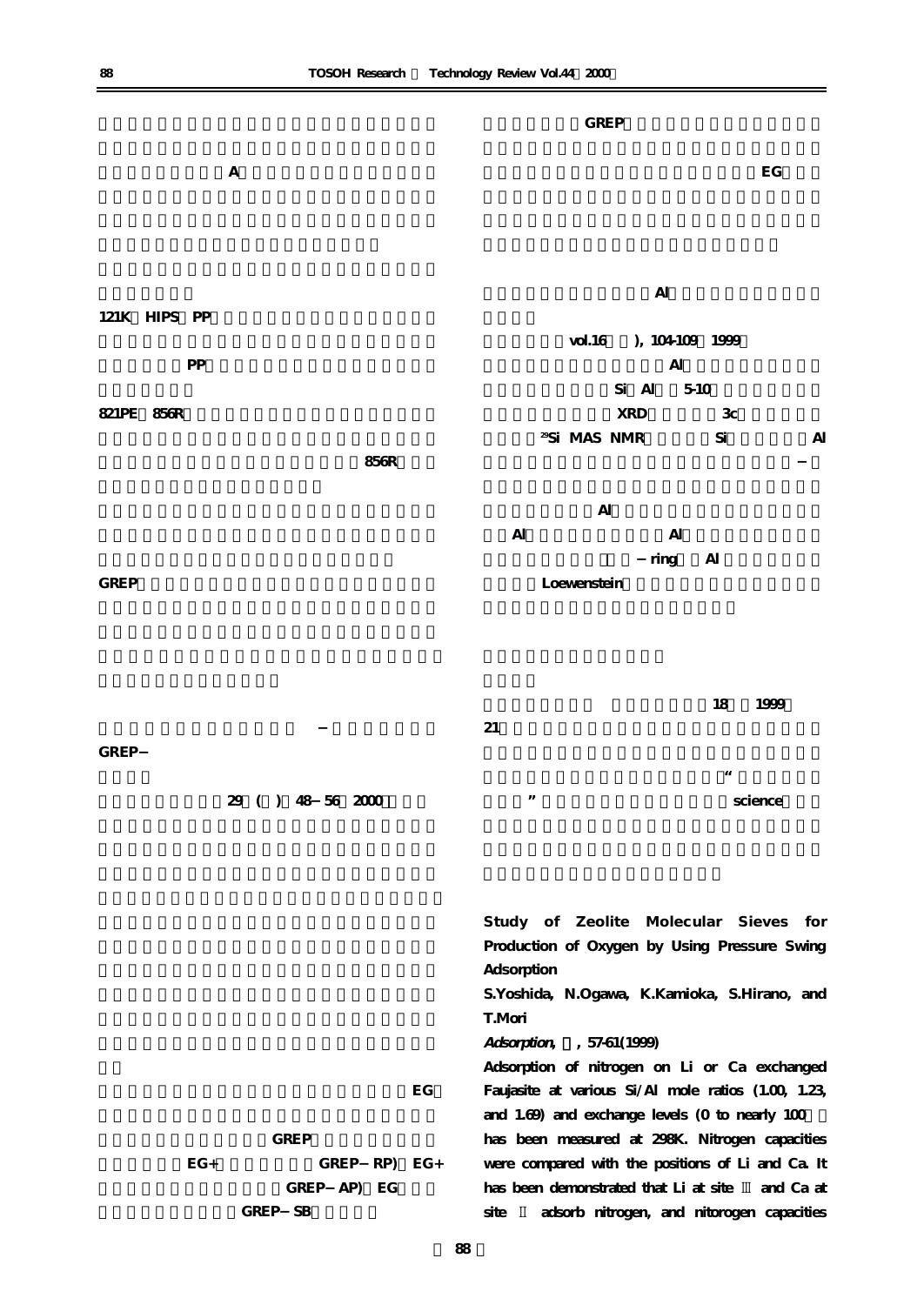**depend on Li per unit cell in Li-Faujasite and Ca per unit cell in Ca-Faujasite regardless of Si/Al.**

**Phase Transformation of Hydrous-Zirconia Fine Particles Containing Cerium Hydoroxide K.Matsui and M.Ohgai**

**J. Am. Ceram. Soc.,** 82**(11), 3017-23(1999)**

**Monoclinic hydrous-zirconia fine particles that contained cerium**( $\mathbb{N}$ ) **hydroxide** (Ce(OH)<sub>4</sub>) were **heated from 200℃ to 600℃, to investigate the** phase transformation to CeO<sub>2</sub>-doped tetragonal ZrO<sub>2</sub>. **Both ZrOCl <sup>2</sup> ・ 8H2 O and CeCl <sup>3</sup> ・ 7H2 O were dissolved to aqueous solutions and then boiled to prepare the hydrous-zirconia particles. The Ce(OH)4 -containing hydrous-zirconia particles were prepared by adding aqueous ammonia into the** boiled solutions. The monoclinic-to-tetragonal (m

**t)** phase transformation of the Ce(OH)<sub>4</sub>-containing hydrous zirconias was observed at 300 using X**ray diffraction (XRD). XRD and Brunaure-Emmett-Teller (BET) specific surface area measurements revealed that the Ce(OH) <sup>4</sup> -containing hydrous zirconias had a tendency to transform from the monoclinic phase to the tetragonal phase at lower temperatures, as the primary particle size of the hydrous zirconia decreased and the Ce(OH) <sup>4</sup>** content increased. These tendencies for the m **phase transformation agrees with the conclusions that have been derived from thermodynamic and kinetic considerations.**

**Capacity Failure on Cycling or Storage of Lithium-ion Batteries with Li-Mn-O Ternary Phases Having Spinel-framework Structure and its Possible Solution**

**E.Iwata\*, K.Takahashi, K.Maeda\*, and T.Mouri**

**Joumal of Power Sources,** 81-82**(1999)430-433**

**Instability of Li-Mn-O ternary phases having a spinel-framework structure especially at temperatures above 50℃ is a problem in designing lithium-ion batteries with these materials. This paper describes the solubility of manganese ions** from these materials in 1M LiPF<sub>6</sub>  $EC/DMC$  (2/1 **by volume), XRD analysis of these materials after solubility tests, and cycle tests of lithium cells with these materials at room temperature or at**

**temperature higher than 50℃. Severe damage was observed in both solubility and cycle tests when Li-Mn-O ternary phases were operated or stored at temperatures higher than 50℃ . The XRD examinations indicated that the spinel-framework structure changed in its line shape and location. In order to cope with this problem, we intensively examined the addition of transition metal elements into Li-Mn-O phases and found possible solution on this problem. One of the possible materials is**  $Li[Cr_{0.1}Mn_{1.1}]O_{4}$  (Fd3m) which shows excellent **performance on cycling and storage at 50℃.**

ZrOCl<sub>2</sub>

# **J. Ceram. Soc., Japan,** 107**(10), 949-54(1999)**

**大豆理治** 

**The crystal phase, the primary particle size, and the formation rate of hydorous-zirconia fine particles produced by hydrolysis conditions of** various ZrOCl<sub>2</sub> concentrations (0.05-0.4mol dm<sup>-3</sup>) **and reaction temperatues (358-373K) were** measured to clarify the effects of the ZrOCl<sub>2</sub> **concentration and the reaction temperature on the formation process. Chemical analysis and X-ray diffraction measurements revealed that hydrouszirconia particles synthesized from all of the hydrolysis conditions were similar to those** observed in monoclinic crystalline ZrO<sub>2</sub>, expect that **the crystal structure changed with increasing chlorine content at the peparation conditions of 0.4mol・dm-3 and ≦ 363K. The primary particle size of monoclinic hydrous-zirconia particles** decreased with increasing ZrOCl<sub>2</sub> concentration and **was independent of the reaction temperature. The rate constants(k) of hydrous-zirconia particles were determined experimentally by applying Avrami-Erofeev's equation. The determined k-value** decreased, as the ZrOCl<sub>2</sub> concentration increased **and the reaction temperature decreased. From Arrhenius plots of k, the activation energies for hydrous-zirconia particles in the monoclinic phase and containing high chlorine contents were** determined to be  $38 \times 10^7$ 40×10<sup>2</sup>, 2.5×10<sup>2</sup> **kJ・mol-1, respectively. The nucleation and the particle growth mechanisms of hydrous-zirconia**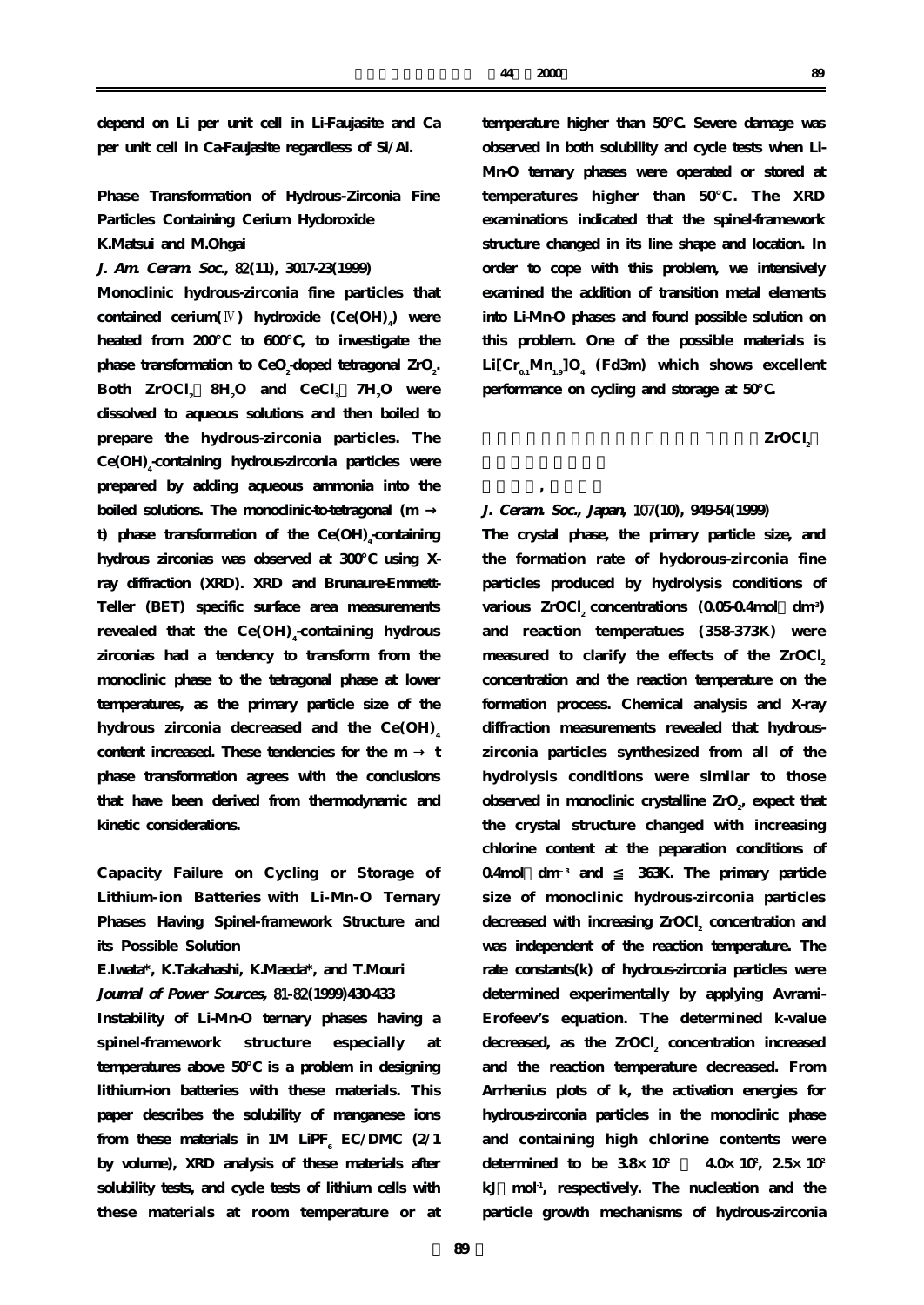**particles were determined on the basis of the present experimental results.**

# **J. Ceram. Soc., Japan,** 107**(7), 643-47(1999)**

**水** 

**The formation rate of hydrous-zirconia fine particles** produced by the hydrolysis of various ZrOCl<sub>2</sub> **solutions (with and without an addition of NaCl,**  $\text{CaCl}_{2}$  or AlCl<sub>3</sub>) were measured to investigate the **effects of added metal chlorides on the formation rate. Chemical analysis and X-ray diffraction measurements revealed that the hydrous-zirconia particles synthesized in the present experiments contained little Na, Ca, and Al, and were similar to those observed in monoclinic crystalline zirconia. Chemical kinetics analyses revealed that the formation-rate constants (k) of hydrous-zirconia** particles, under constant ZrOCl<sub>2</sub> concentration, decreased with increasing NaCl, CaCl<sub>2</sub>, and AlCl<sub>3</sub> **concentrations. The decrease in the formation rate upon addition of the above metal chlorides can be explained by the decrease of the k(I)-term in the ionic strength function contained in k, and the blocking action of the hydrolysis attributed to the ligand-substitution reaction between H2 O molecules coordinated to Zr atoms and Cl ions.**

#### **A**

# **J. Ceram. Soc., Japan,** 108**(3), 304-11(2000)**

**水** 

**The formation rate and the primary particle size of monoclinic hydrous-zirconia produced by the** hydrolysis of ZrOCl<sub>2</sub> solutions with and without an addition of metal chlorides (NaCl, CaCl<sub>2</sub> or AlCl<sub>3</sub>), **or HCl were measured to clarify the effects of added metal chlorides and HCl on the nucleation and crystal growth processes of hydrous zirconia. The nucleation rate of hydrous-zirconia particles increased slightly increasing concentration of added HCl, but was independent of the kind and the concentration of added metal chlorides. The crystal**growth rate determined from ZrOCl<sub>2</sub> solutions with **added metal chlorides decreased monotonously with**

**increasing Cl ion concentration, and was independent of the kind and the concentration of** added metal ions. In ZrOCl<sub>2</sub> soluitions with added **HCl, the crystal-growth rate decreased monotonously with increasing Cl ion concentration, and the decrease tendency was greater than that of** ZrOCl<sub>2</sub> solutions with added metal chlorides. This **difference in decrease tendency on the crystalgrowth rate can be explained by the blocking action on crystal growth of Cl ions attracted on the particle surface, through the formation of an electric double layer.**

**丸善(株)** 4**篇6.2節、6.3節、**7**篇1.4節、2000年2**

**1. クロムの腐食**

**2. ニッケルの腐食**

**材料と環境;48, 263-270(1999)**

**3. 食塩電解プラントでの腐食**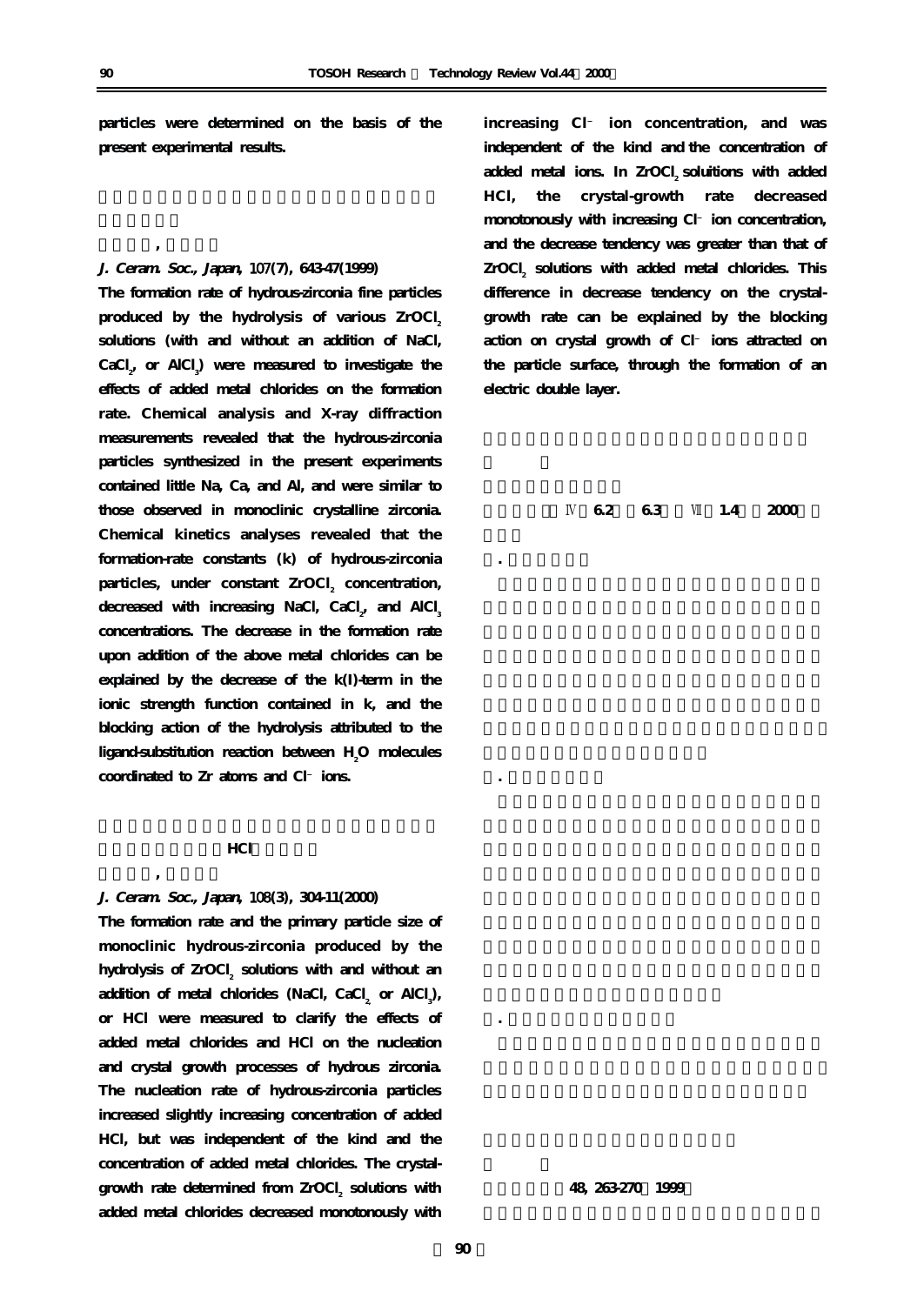|                                                                      | 1,600 19,000pg/g dry 22<br>$52\text{pg/gTEQ/g}$ dry<br>20 67pg/m <sup>3</sup> 0.37<br>091pgTEQ/m <sup>3</sup><br>990 2,800pg/g<br>tissue 46 113pgTEQ/g tissue                                                                            |
|----------------------------------------------------------------------|------------------------------------------------------------------------------------------------------------------------------------------------------------------------------------------------------------------------------------------|
| LiMn <sub>2</sub> O <sub>4</sub>                                     | CNP PCP                                                                                                                                                                                                                                  |
| 17, 243249, 2000<br>27<br>$\overline{\phantom{a}}$                   |                                                                                                                                                                                                                                          |
|                                                                      | Determination of the distortion of local structure<br>in zeolite NaA, NaX and NaLSX by <sup>27</sup> AI satellite<br>transition spectroscopy (SATRAS)                                                                                    |
| LiMn <sub>2</sub> O <sub>4</sub>                                     | H.Oka, Y.Tokunaga, T.Okada, H.Ohki*<br>and<br>T.Okuda*<br>Microporous and Mesoporous Materials, 33, 257-                                                                                                                                 |
|                                                                      | 263(1999)                                                                                                                                                                                                                                |
| LiMn <sub>2</sub> $O4$                                               | <sup>27</sup> Al nuclear magnetic resonance satellite transition<br>spectroscopy has been used to probe the<br>quadrupolar interaction of NaA, NaX and NaLSX                                                                             |
|                                                                      | (low silica X) zeolites. The nuclear quadrupole<br>coupling constants $(e^2qQ/h)$ and the asymmetry                                                                                                                                      |
| LiMn <sub>2</sub> O <sub>4</sub><br>LiMn <sub>2</sub> O <sub>4</sub> | parameters ( ) are obtained by computer<br>simulations of the spinning sidebands. These<br>parameters represent the local electronic<br>environments around the Al and were investigated<br>possible correlation between the quadrupolar |
| LiMn <sub>2</sub> O <sub>4</sub><br>Mn                               | interactions and structural parameters.                                                                                                                                                                                                  |
| $LiMn9O4$ Mn                                                         | Al<br>Na                                                                                                                                                                                                                                 |
|                                                                      | $\mathbf X$<br>No.31<br>10 2000<br>Na<br>Si/Al 7.5 92                                                                                                                                                                                    |
| $\ast$<br>$\ast$<br>$\ast$<br>$\ast$<br>$\ast$                       | X<br>Rietveld<br>T-O                                                                                                                                                                                                                     |
| 5369 1999                                                            | $\mathbf{Al}$<br>T<br>Imm                                                                                                                                                                                                                |
| <b>PCDDs</b>                                                         | $T$ -O -T<br>180°<br>Na                                                                                                                                                                                                                  |
| <b>PCDFs</b>                                                         |                                                                                                                                                                                                                                          |

**PCDDs** PCDFs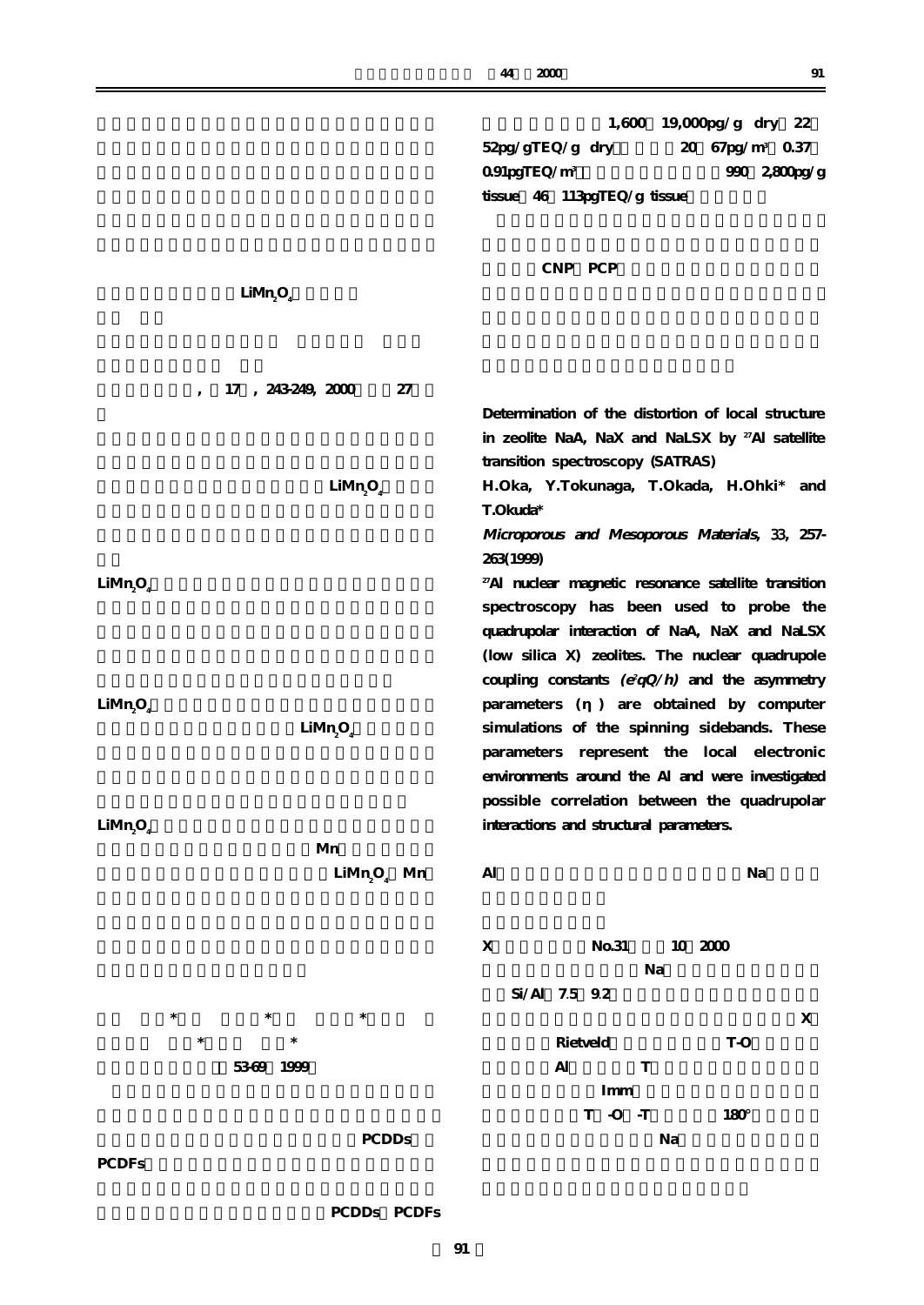**ク)2000.7刊行**

 $\mathbf{Al}$ 

**ゼオライトの微細構造:ゼオライト骨格中のAl原子位**

**いる。ゼオライトの物性、特性はAl原子位置によって**

**配管技術;**42**(5)、66ー72(2000)**

**SYNTHESIS AND THERMAL STABILITY OF CHEMICAL DELITHIATED LITHIUM MANGANES OXIDE SPINELS**

**M. Okada, T. Mouri and M. Yoshio\***

**\*Department of Applied Chemistry, Saga University, Electrochemical Society Proceedings, Volume** 99-25**, 350-363 (2000)**

**Synthesis and thermal stability of chemically delithiated Li1-xMn2 O4 (0<X<1), which were made of LiMn2 O4 using the ammonium persulfate**

 $((NH_a)_2 S_2 O_8)$  as the oxidizing agent, were **investigated. The resulting products were identified as a cubic spinel phase, and the characters of products corresponded to that of electrochemically prepared samples. From these results, we considered that the chemically delithiation process**  $\text{using (NH}_{4}\text{)}\underset{2}{\text{S}_{2}\text{O}_{8}}$  was the same as electrochemically charge process. The storage stability of  $Li_{1x}Mn_2O_4$ was examined in 1M LiPF<sub>6</sub> ethylene carbonate **(EC) / dimethyl carbonate (DMC) (1:2 by volume) electrolyte solution at 85℃. Mn dissolution was increased with increase in Mn valence (Mn3+** Mn<sup>4</sup>). However, the dissolution of Mn From Li<sub>.</sub>  $\sum_{\mathrm{x}}$ Mn<sub>2</sub>O<sub>4</sub> did not increase linearly with increase in **Mn valence. Mn dissolution reaction was** accelerated at a composition range of  $0.4$  X  $0.6$ in  $\rm Li_{1x}\rm Mn_{2}O_{4}$  compared with other range. In this **range, the crystal structure of these compounds were transformed from homogenious spinel structure to two-phase spinel. We considered that Mn dissolution was affected by not only Mn valence but also the crystal structure.**

**ELECTROCHEMICAL PERFORMANCE OF LITHIUM MANGANESE OXIDE SPINELS FOR** SECONDARY LITHIUM BATTERIES AT (3 4)-**VOLT REGION SYNTHESIS AND THERMAL STABILITY OF CHEMICAL DELITHIATED LITHIUM MANGANES OXIDE SPINELS**

**M. Okada, T. Mouri and M. Yoshio\***

**\*Department of Applied Chemistry, Saga University, Electrochemical Society Proceedings, Volume** 99-25**, 379-392 (2000)**

**Synthesis of the materials with large rechargeable capacity at wide voltage region was investigated. LiMn2 O4 and LiMx Mn2-xO4 (M=Co, Ni) compounds have been synthesized by melt-impregnation method at a calcination temperature of 700℃ for 24 hours in air. The compounds were identified as a single-phase spinel except LiNi<sub>0.</sub>Mn<sub>1</sub>.O<sub>4</sub> in X-ray diffraction patterns. The sample which was** prepared by using -MnOOH (manganite) as a **manganese oxide source exhibited unique cycle behavior at (3+4)-volt region. In this sample, the un-uniform distortion in crystal parameter was larger than other samples. The replacement of a**